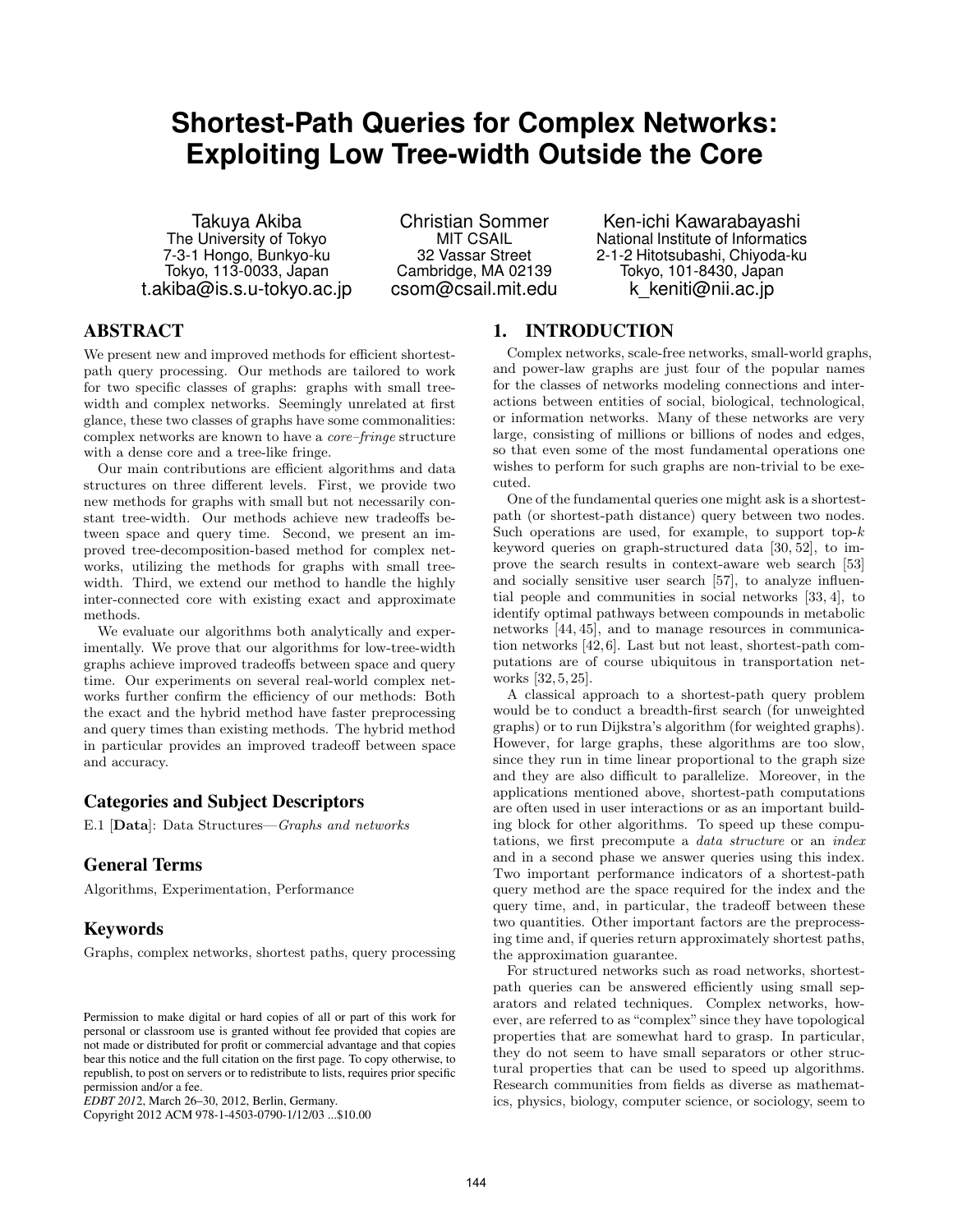have agreed that many of these networks have a *dense core* of roughly linear size [12, 39, 40, 9, 22, 41], whose removal leaves a *tree-like fringe*. This is the main "structural" property of complex networks exploited by our method.

We design algorithms and data structures for two classes of graphs: *(i)* graphs with small *tree-width* and *(ii)* complex networks. The former class of graphs and its algorithmic properties have been investigated intensively by the theoretical computer science community. If a graph has small tree-width (see Section 3 for a definition) it means that it is somewhat tree-like, which makes it much more tractable for algorithmic questions than general graphs. For example, on graphs with bounded tree-width, many NP–hard problems can be solved efficiently [3]. There are also data structures that answer shortest-path queries more efficiently than those for general graphs  $[13, 20]$ . The second class of graphs  $$ complex networks — has attracted vast practical interest in recent years. Complex networks seem to be quite common in the real world. Indeed, many of the applications mentioned above are supposed to work with complex networks.

At first glance, these two classes of graphs seem to be rather unrelated, however, the aforementioned core–fringe structure of complex networks is what brings them together. Researchers observed that the tree-like fringe can be dealt with efficiently in shortest-path-related computations. In this work, we extend and improve upon a recent and very promising method (see Section 2 for a more detailed account of related work). Wei [55] gave a method that constructs a *relaxed* tree decomposition of the graph using a prescribed *width* parameter *w*, such that all but one part (the core) of the decomposition tree have size proportional to *w*. Shortest-path queries are then handled by query engines for the core and for the fringe separately.

## 1.1 Contribution

In this paper, we first concentrate on methods for graphs with small tree-width. We propose two new methods that attain new and improved tradeoffs between space and query time: our first method uses  $O(nw^2)$  space and answers queries in time  $O(w^2 \log \log n)$ ; our second method uses  $O(m)$  space and answers queries in time  $O(w^5 \log^3 n)$ , where *n* is the number of vertices, *m* is the number of edges and *w* is the tree-width.

We then discuss practical methods for complex networks. We present an improved exact method based on the method by Wei [55]. In particular, our method has a new preprocessing algorithm with better scalability. As query algorithms we can use faster algorithms based on the methods for graphs with small tree-width developed in the first part of this paper. Since, depending on the choice of the width parameter *w*, the core may remain quite large, we propose a new scheme composing the exact method for the fringe with existing methods for the core. In particular, we evaluate a hybrid method, consisting of a landmark-based approximation method for the core, showing better scaling performance than the exact methods.

Finally, we present the results of an experimental study on a number of real-world complex networks. The results show that *(i)* our new exact method works faster in both the preprocessing and the query phase, *(ii)* our hybrid method achieves better scalability than the exact method, and *(iii)* the hybrid method shows better accuracy and space consumption than existing landmark-based methods.

## 2. RELATED WORK

There is a large body of work on shortest-path query processing for *spatial* networks, in particular for road networks [18, 26, 23]. Although very efficient when applied to road networks, hierarchical techniques seem to have problems handling graphs with a large variety in node degrees. For complex networks, other techniques and heuristics have been suggested and evaluated.

The core–fringe "structural" properties of complex networks have been successfully exploited to obtain efficient shortest-path query [55] and routing schemes [11,14]. Wei [55] explores the property that many scale-free networks have reasonably small *tree-width* outside the *core*. We cover that method in more detail in subsequent sections. In the routing scheme of Brady and Cowen [11], the algorithm first computes a shortest-path tree from the node with the highest degree. All nodes up to distance *d/*2 for some parameter *d* form the *core* with diameter *d*. The remaining nodes form the *fringe*, which is claimed to be almost a forest (up to some not-too-large set of edges  $E'$ ). The scheme uses one routing tree for the core and  $|E'|$  trees for the fringe – experiments using random power-law graphs [1] indicate that both *d* and  $E'$  can be chosen to be small simultaneously.

For *exact* shortest-path queries, a particularly promising approach is *2–hop cover* [16], where the main idea is to cover every shortest path with the concatenation of at most two paths stored in the index. See for example Cheng and Yu [15] for an efficient implementation. Many networks show some level of *symmetry*, which is exploited in [56] by treating vertices as orbits of automorphism groups. Furthermore, there are methods using an A\*–variant of Dijkstra's algorithm to efficiently compute shortest paths [27]. Their performance highly depends on the selection of a set of *landmarks*, which are used to approximate distances [43] to eventually prioritize the edges at search time.

For *approximate* shortest-path queries, there are many powerful methods. In theory, these are known as approximate distance oracles [51]. Landmark-based methods [50,54] use triangulation to approximate distances, it is however not clear how many landmarks are necessary to achieve good approximation factors for complex networks [34]. As for A\*, the selection of landmarks is very important [43]. Das Sarma et al. [17] provide a practical implementation of Bourgain's embedding [10], and they propose an extension of the distance oracle by Thorup and Zwick. In their extension, they omit ball computations. While the asymptotic performance is not affected, their algorithms both for preprocessing and query are simpler and potentially faster in practice than the corresponding original algorithms. The stretch bounds, however, only hold with high probability. Other embeddingbased methods include [58]. Gubichev et al. [28] extend their work such that the method can also output shortest paths. The implementation can handle massive graphs with millions of nodes and edges. Rattigan et al. [46,47] approximate distances in graphs using a *structure index*. Their algorithm grows *zones* using random exploration starting from random seeds. Honiden et al. [31] provide an approximation method with very fast preprocessing times based on *Voronoi* duals.

### 3. PRELIMINARIES

Let *G* be a graph with vertex set  $V(G)$  and edge set  $E(G)$ . Let the set of neighbors of vertex  $v$  in  $G$  be denoted by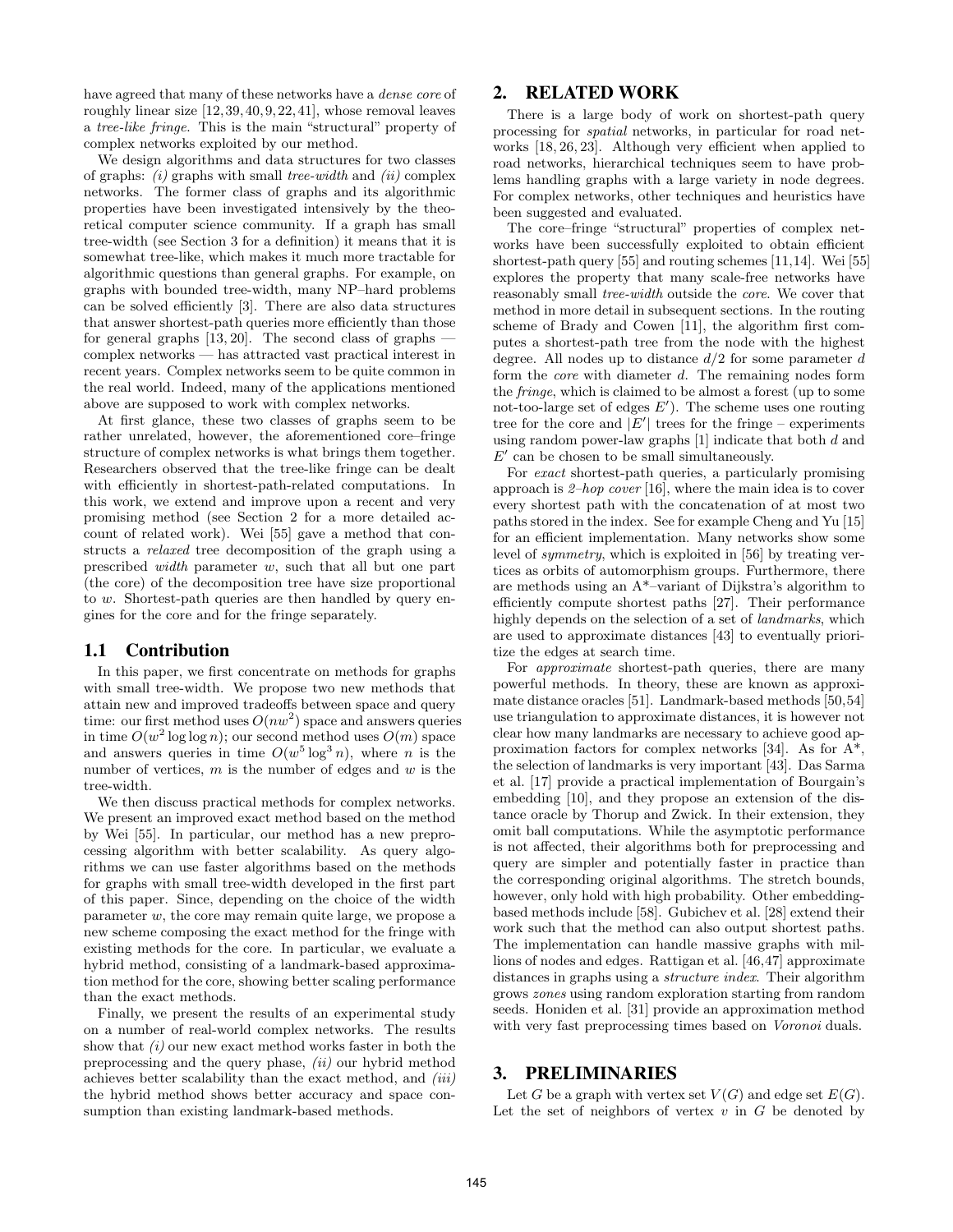

Figure 1: An example of a tree decomposition: Rectangles denote the bags; circles and blue lines denote the vertices and the edges of the original graph; red dashed lines connect the same vertices between adjacent bags.

 $N_G(v)$ . Let  $d_G(u, v)$  denote the shortest-path distance between two nodes  $u, v \in V(G)$ .

## 3.1 Tree decompositions, width, and tree-width

The tree-width of a graph was introduced by Halin [29], but it went unnoticed until it was rediscovered by Robertson and Seymour [48], and, independently, by Arnborg and Proskurowski [3].

A *tree decomposition* of a graph *G* is a pair  $(T, \mathcal{X})$ , where *T* is a tree and  $\mathscr{X} = \{X_t | t \in V(T)\}\$ is a family of subsets of  $V(G)$ , with the following properties: *(i)*  $\bigcup_{t \in V(T)} X_t =$ *V*(*G*). *(ii)* For every  $(u, v) \in E(G)$ , there exists  $t \in V(T)$ such that  $u, v \in X_t$ . *(iii)* For all  $v \in V(G)$ , the set  $\{t \mid v \in$ *Xt}* induces a subtree of *T*.

In this paper, we call the sets *X<sup>t</sup> bags*. For an example of a graph and one of its tree decompositions, refer to Figure 1.

The *width* of a tree decomposition  $(T, \mathcal{X})$  is

$$
\max_{t \in V(T)} \left\{ |X_t| - 1 \right\}.
$$

A graph *G* has *tree-width w* if *w* is the minimum such that *G* has a tree decomposition of width *w*.

For example, the width of the tree decomposition illustrated in Figure 1b is 3. Since the graph has a tree decomposition of width 3 and since the cliques of size 4 in the graph (such as vertices 4, 5, 6, and 7) forbid the width of its tree decompositions to be less than 3, the graph shown in Figure 1a has tree-width exactly 3.

A graph has tree-width 1 if and only if it is a forest, and families of graphs with tree-width at most 2 include outerplanar graphs and series-parallel graphs. The tree-width is a good measure of the algorithmic tractability of graphs.

## 3.2 Distance Oracles and Labeling Schemes

A *distance oracle* is a data structure whose purpose is to serve as a replacement of the all-pairs shortest paths matrix of a graph. Given the distance oracle of a graph *G*, we wish to efficiently answer (approximate) distance queries  $d_G(u, v)$ . A *distance labeling scheme* is the distributed version of a distance oracle. More formally, a distance labeling scheme consists of two functions  $\mathcal{L}: V \to \{0,1\}^{\ell}$  for some integer  $\ell > 0$  called the *label length* and  $\mathcal{D}$  :  $\{0,1\}^{\ell} \times$ 

 ${0,1}^{\ell} \to \mathbb{R}^+$  such that, for any two nodes  $u, v \in V(G)$ , we can compute the distance between *u* and *v* given their labels  $\mathcal{L}(u)$ ,  $\mathcal{L}(v)$  only; more formally, we have  $\mathcal{D}(\mathcal{L}(u), \mathcal{L}(v)) =$  $d_G(u, v)$ .

For most classes of graphs, distance labels are either long  $(\ell = \Theta(n))$  or they provide approximations of  $d_G(\cdot, \cdot)$  only. For graphs with tree-width  $w(n)$ , however, there exists an exact distance labeling scheme by Gavoille et al. [24], whose label length is rather short.

LEMMA 3.1 (GAVOILLE ET AL.  $[24,$  THEOREM 2.4]). *For a function*  $r(n)$ *, let*  $R(n) := \sum_{i=0}^{\log_{3}/2} {n \choose i}$   $r(n(2/3)^{i})$ *. For a class of graphs with a recursive r*(*n*)*–separator, there exists a distance labeling scheme with label length at most*  $O(\log^2 n +$ *R*(*n*) log *n*)*. Using two labels, the distance between the two corresponding nodes can be computed in time*  $O(R(n) \log n)$ *.* 

For positive non-decreasing functions  $r(n)$ , we have that  $R(n) \leq r(n) \log_{3/2} n$ . As a corollary, we obtain:

LEMMA 3.2 (GAVOILLE ET AL. [24]). For graphs with *tree-width w*(*n*)*, there exists a distance labeling scheme with labels of length*  $O(w(n) \cdot \log^2 n)$  *and query time*  $O(w(n) \log^2 n)$ *.* 

# 4. QUERY PROCESSING FOR GRAPHS WITH SMALL TREE-WIDTH

In this section, we present space-efficient distance oracles for undirected graphs on *n* nodes with *m* edges and small (but not necessarily constant) tree-width *w*(*n*). Our methods offer different tradeoffs than those of existing methods [13, 20].

# 4.1 Data Structure for Fast Queries

The first data structure requires space  $O(w^2n)$  and answers distance queries in time  $O(w^2 \log \log n)$ . Our implementation uses this first data structure.

#### *4.1.1 Basic Method*

We start with the following theorem.

Theorem 4.1 (Wei [55]). *For any graph G on n nodes that has a tree decomposition with b bags, height h, and width w, there is a distance oracle using space O*(*bw*<sup>2</sup> ) *with query time*  $O(hw^2)$ *.* 

During preprocessing, we compute and save the shortestpath distance between any two vertices *u, v* contained together in some bag  $u, v \in B_t$  (we call this the *local distance*). Since the number of vertex pairs is  $O(w^2)$  per bag, the space is  $O(bw^2)$ .

Query answering is based on bottom-up dynamic programming. We define an arbitrary bag to be the root and we consider the tree as a rooted tree. Let *x* and *y* be the end-points of the shortest path to be computed. The following lemma is characteristic for tree decompositions; it says that shortest paths must in some sense "follow" the decomposition tree, which is essential to efficiently answer distance queries.

LEMMA 4.1. Let *G* be a graph and  $x, y \in V(G)$ . Let  $(T, \mathcal{X})$  be a rooted tree decomposition of G and  $\mathcal{X} = \{X_t | t\}$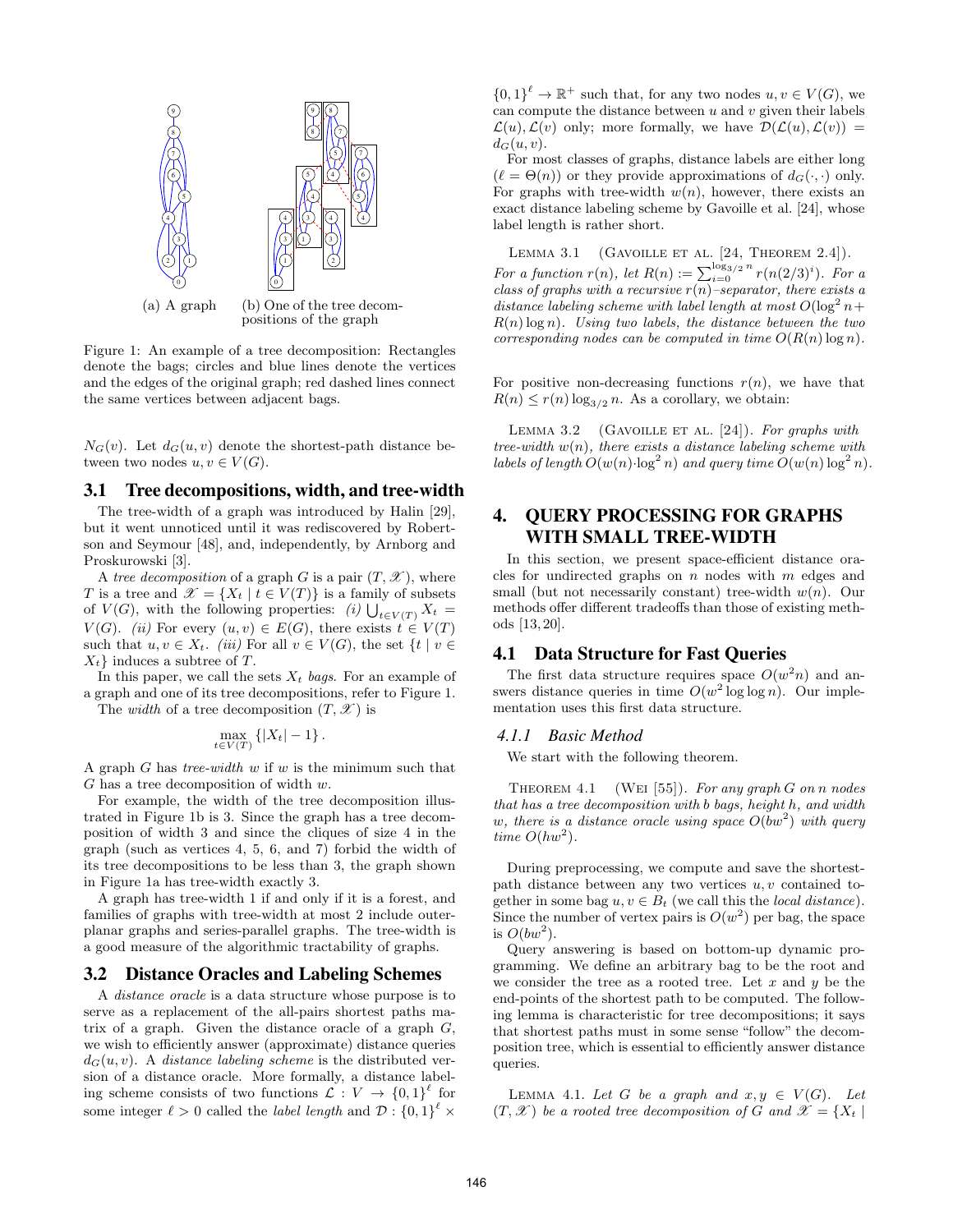$t \in V(T)$ *}. Let*  $T_x$  *and*  $T_y$  *be the subtrees of T induced by the bags including x and y, respectively. Let t<sup>x</sup> and t<sup>y</sup> be the vertices of*  $T_x$  *and*  $T_y$  *that is closest to the root of*  $T$ *, respectively. Let u be the lowest common ancestor of t<sup>x</sup> and ty. Any path from x to y must contain at least one vertex in the bag*  $X_u$ *.* 

Lemma 4.1 shows that the distance from  $x$  to  $y$  can be computed from the distances from *x* to all the vertices in the bag  $X_u$  and from all the vertices in the bag  $X_u$  to *y* by the following equation.

$$
d_G(x,y) = \min_{v \in X_u} \{ d_G(x,v) + d_G(v,y) \},\,
$$

where  $d_G(x, y)$  is the distance between x and y.

The query answering algorithm can be derived from this fact. The algorithm is based on dynamic programming. We climb the tree from  $t_x$  to  $u$  computing the distance from  $x$ to all the vertices in each bag and, analogously, climb from  $t<sub>y</sub>$  to *u* computing the distance from *y* to all the vertices in each bag.

Let  $X_t$  be the current bag and let  $X_p$  be the parent bag of *X*<sup>t</sup>. Suppose that  $d_G(x, v)$  is known for the vertices  $v \in X_t$ . Then we can compute  $d_G(x, z)$  for the vertex  $z \in X_p$  by the following equation:

$$
d_G(x, z) = \min_{v \in X_p \cap X_t} \{ d_G(x, v) + d_G(v, z) \}.
$$
 (1)

Note that  $d_G(v, z)$  in the formula above is precomputed since *v* and *z* are in the same bag  $X_p$ . The computation of the distance to vertex *y* is done analogously.

Computing  $d_G(x, z)$  requires  $O(w)$  time. Since we visit at most 2*h* bags (*h* bags from both  $t_x$  and  $t_y$ ),  $d_x$  is computed for at most 2*wh* vertices. Hence the time complexity of processing queries is  $O(w^2 h)$ .

# *4.1.2 Query Answering in O*(*w* 2*√ h*) *Time*

In the following, we improve upon the basic method outlined in the previous section. We prove the following. Our approach is similar to [2].

Theorem 4.2. *For any graph G on n nodes that has a tree decomposition with b bags, height h, and width w, there is a distance oracle using space O*(*bw*<sup>2</sup> ) *with query time*  $O(w^2\sqrt{h}).$ 

Let  $(T, \mathscr{X})$  be the rooted tree decomposition of *G*. For every vertex  $t \in V(T)$ , let depth $(t)$  be the depth of  $t$ . To achieve  $O(w^2\sqrt{h})$  query time, we additionally precompute shortest paths from all the vertices in  $X_t$  to all the vertices in  $X_s$  for every vertex  $t \in V(T)$  with depth larger than or equal to  $\lfloor \sqrt{h} \rfloor$ , where *s* is the  $\lfloor \sqrt{h} \rfloor$ -th ancestor of *t*. This additional index occupies space  $O(bw^2)$ , which dominates the total index size.

Queries are answered as follows: we first take *big steps* towards the least common ancestor, "jumping" up to the *√*  $\lfloor \sqrt{h} \rfloor$ -th ancestor as many times as we can, then we further climb one by one using regular steps (which we call *small steps*).

Since the depth of  $t_x$  is at most *h*, the number of big steps is at most  $h/[\sqrt{h}] = O(\sqrt{h})$ . For the remainder, we use small steps, whose number is also bounded by  $\lfloor \sqrt{h} \rfloor =$  $O(\sqrt{h})$ . Therefore, the total number of steps of dynamic programming is  $O(\sqrt{h})$ , which means that our new algorithm answer queries in  $O(w^2\sqrt{h})$  time.

## *4.1.3 Query Answering in O*(*w* 2 log *h*) *Time*

The height *h* of the tree could potentially still be large. We further reduce the dependency on *h* in the following.

Theorem 4.3. *For any graph G on n nodes that has a tree decomposition with b bags, height h, and width w, there is a distance oracle using space O*(*bw*<sup>2</sup> ) *with query time*  $O(w^2 \log h)$ .

To achieve  $O(w^2 \log h)$  query time, we start with a method that precomputes shortest paths from all the vertices in  $X_t$ to all the vertices in its  $2^k$ -th ancestor bag for each vertex  $t \in$  $V(T)$  and *k*, where  $1 \leq k \leq \lfloor \log_2(\text{depth}(t)) \rfloor$ . Now we can jump to every  $2^k$ -th ancestor from every bag. By repeatedly jumping to the highest ancestors that is not higher than the target bag, the number of steps is at most  $log_2 h$  (since we use each scale  $k$  for a  $2^k$ -jump at most once). However, since we have to store  $O(w^2 \log(\text{depth}(t)))$  shortest paths for every bag  $X_t$ , the size of the preprocessed data is  $O(bw^2 \log h)$ , which is undesirable.

We reduce the preprocessed data size as follows. We modify the method to use jumps from bag  $X_t$  to every  $2^k$ -th ancestor where  $\text{depth}(t)$  is divisible by  $2^k$ . We still do not jump more than twice using the same distance  $2^k$  and we can answer queries in  $O(w^2 \log h)$  time. If we assume that the depth of bags is distributed uniformly, then the number of allowed jumps is about 2*b* and the size of the preprocessed data is  $O(bw^2)$ . However, this assumption does not always hold.

To overcome problems with such decomposition trees, we propose to only use jumps of length 2*<sup>k</sup>* if a vertex has at least  $2<sup>k</sup>$  children. This restriction allows us to bound the number of bags with precomputed data for jumps of length  $2^k$  by  $\lfloor b/2^k \rfloor$ , obtaining overall space  $O(bw^2)$ . Note that we can still bound the number of jumps with length  $2^k$  for  $k > 0$  by two. Jumps of length 1  $(k = 0)$  occur at most three times. Hence, the overall query time is  $O(w^2 \log h)$ .

## *4.1.4 Query Answering in O*(*w* 2 log log *n*) *Time*

It is known that we can transform a tree decomposition into another tree decomposition with height  $O(\log n)$  without increasing the width by too much.

Lemma 4.2 (Farzan et al [20, Lemma 1]). *Given a tree decomposition with width w for a graph with n vertices, one can obtain, in linear time, a tree decomposition for the graph with width at most*  $3w + 2$  *and height*  $O(\log n)$ *.* 

Applying the previous theorem to the tree decompositions obtained by this lemma, we obtain the following theorem.

Theorem 4.4. *For any graph G on n nodes with treewidth w there is a distance oracle using space*  $O(nw^2)$  *with query time*  $O(w^2 \log \log n)$ *.* 

### 4.2 Linear-space Data Structure

In the following, we devise a distance oracle whose space requirements do *not* depend on the tree-width *w*. Obviously, there is some dependency on the tree-width: the query times of our data structures depend on *w*. We derive a very simple distance oracle that makes use of a distance labeling scheme by Gavoille et al. [24] (see Lemma 3.2 in the preliminaries).

We prove the following theorem.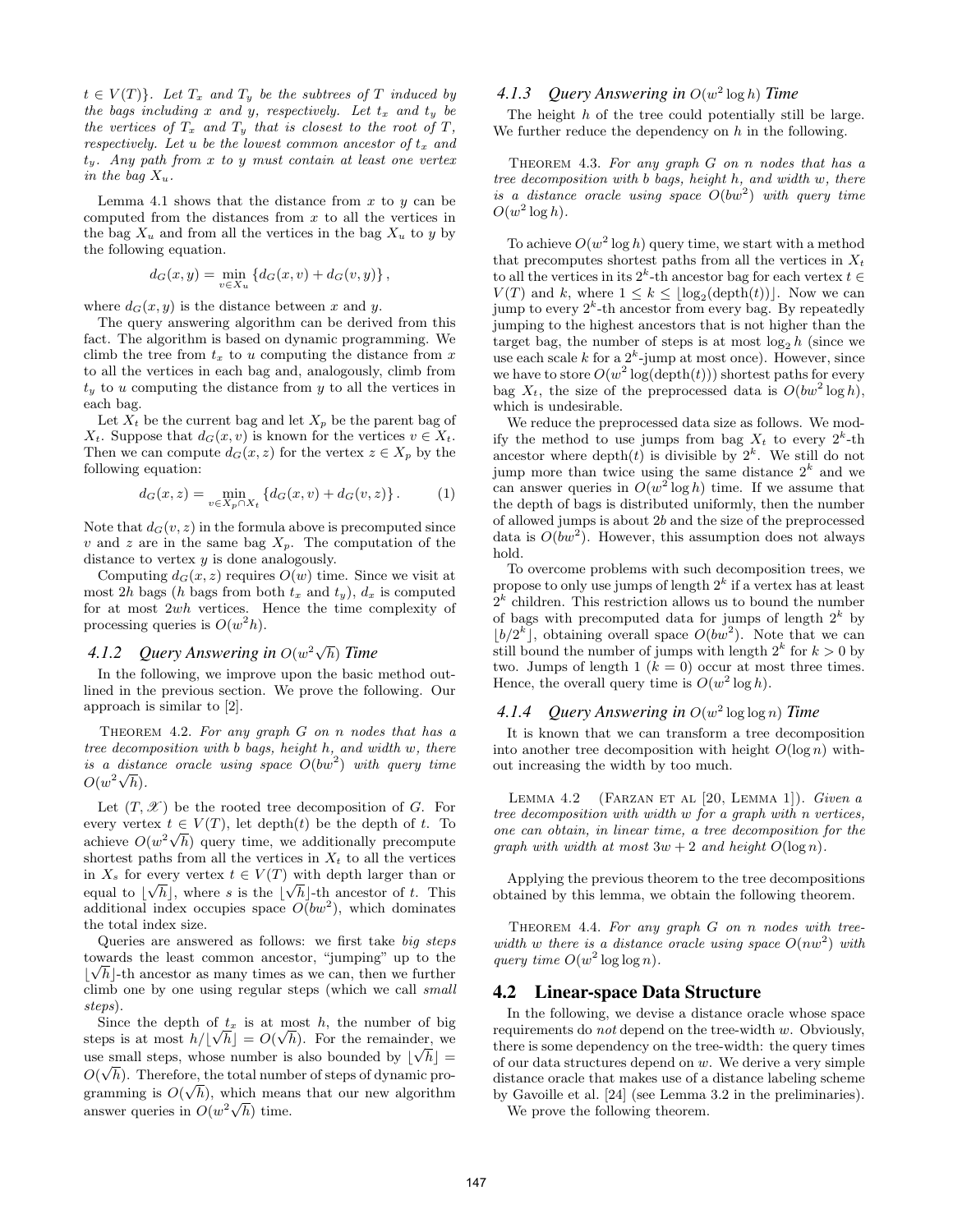THEOREM 4.5. For any graph *G* on *n* nodes with tree*width*  $w(n)$  *there is a distance oracle using space*  $O(n)$  *with query time*  $O(w^3(n) \cdot \log^2 n \cdot \log w(n) \cdot \log \log n + w^5(n) \cdot \log^2 n)$ .

For convenience, we work with the *branch decomposition* instead of the tree decomposition. It is known that the *branch-width* is at most 1.5 times larger than the tree-width of a graph [49, Theorem 5.1]. For general graphs, there is a polynomial-time approximation algorithm for branch-width (constant-factor approximation for minor-free graphs) [21].

All the nodes of the branch decomposition tree have degree 1 or 3, making it rather convenient to work with. The following lemma implies that we can partition a branch decomposition tree into subtrees  $T_1, T_2, \ldots$  of roughly equal size.

Lemma 4.3 (Corollary of [19, Lemma 12.4.6]). *Let*  $k \geq 2$  *be an integer. Let T be a tree of maximum degree*  $\leq 3$ *. Then T has a set F of edges such that every component of T − F has between k and* 2*k −* 1 *vertices, except that one such component may have fewer vertices.*

We apply Lemma 4.3 for  $k = \lfloor w^2(n) \cdot \log^2 n \rfloor$ . Every component  $T_i$  corresponds to a subgraph  $G_i$  on at most  $O(w^3(n) \cdot \log^2 n)$  nodes and edges. For each graph edge  $e = (u, v)$  whose end points *u* and *v* are in only one tree  $T_i$ (more precisely, the nodes *u* and *v* are contained only in bags that correspond to nodes of one subtree  $T_i$ ), we store the label *i* with the edge *e* (which requires *O*(log *n*) *bits* per edge — the overall space requirement remains a linear number of *words*).

Recall that for a graph with branch-width *w*, each bag of the branch decomposition obtained by Lemma 4.3 contains  $O(w)$  nodes. We wish to augment the graph as follows: for each bag corresponding to the root node of a subtree  $T_i$  ( $T_i$ is a component obtained by Lemma 4.3) we store the exact distance labels for all its  $O(w)$  nodes (Lemma 3.1 and its corollary).

Lemma 4.4. *The total space required to store all the labels is at most*  $O(n)$  words.

PROOF. The branch decomposition tree *T* has at most  $O(n)$  nodes. There are at most  $O(n/(w(n)^2 \log^2 n))$  subtrees  $T_i$ . Each root bag consists of at most  $O(w(n))$  nodes. Each label has length  $O(w(n) \cdot \log^2 n)$  (Lemma 3.2).  $\square$ 

At query time, the distance between a pair of nodes (*s, t*) is computed as follows. We assume that neither the distance label of *s* nor the distance label of *t* are known (the case in which one or both labels are known is a special case that can be solved in a straightforward way). We describe the first part of the query algorithm for *s*. Since *s* is not labeled, it is contained in only one subgraph  $G_i$ . We compute a singlesource shortest-path tree in  $G_i$  using Dijkstra's algorithm as follows: whenever a labeled node s' is reached, its neighbors are *not* inserted into the queue (note that the search tree explores the  $O(w^3(n) \cdot \log^2 n)$  nodes of  $G_i$  and the root bags of its children). The same procedure is done for *t*, computing the distance to its labeled separator nodes  $t'$ . We then compute the distance between all possible pairs of cut nodes  $(s', t')$ . The distance  $d_G(s, t)$  is either equal to  $d_{G_i}(s, t)$  (if *s* and *t* are in the same subgraph *G<sup>i</sup>* and the shortest path does not leave  $G_i$ ) or it satisfies

$$
d_G(s,t) = \min_{s' \in G_i, t' \in G_j} d_{G_i}(s, s') + d_G(s', t') + d_{G_j}(t', t)
$$
  
= 
$$
\min_{s' \in G_i, t' \in G_j} d_{G_i}(s, s') + \mathcal{D}(\mathcal{L}(s'), \mathcal{L}(t')) + d_{G_j}(t', t).
$$

If  $T_i = T_j$  then each separator bag can be considered individually. There are  $O(w^2)$  separator bags with  $O(w^2)$ pairs of nodes each, yielding  $O(w^4)$  pairs to check. If  $T_i \neq T_j$ then for one tree, say  $T_i$  wlog, the distance from the root is at least as large as the distance for the other tree  $T_i$ . Therefore, any shortest path must go through one of the nodes in its root bag  $B_i$ . There are  $O(w)$  nodes in  $B_i$  and  $O(w^3)$  labeled nodes in  $T_j$ , yielding  $O(w^4)$  pairs to check.<sup>1</sup> Computing one distance can be done in time  $O(w \log^2 n)$ (Lemma 3.1).

#### *NOTE.*

If *s* and *t* are in different subgraphs  $G_i \neq G_j$  then there is exactly one bag (with  $O(w)$  nodes) in  $G_i$  that separates *s* from  $t$ . Let  $B_i$  denote this bag. The same holds for  $t$  and its subgraph  $G_i$  (let  $B_i$  denote this bag). The distance  $d_G(s,t)$ satisfies

$$
d_G(s,t) = \min_{s' \in B_i, t' \in B_j} d_{G_i}(s,s') + d_G(s',t') + d_{G_j}(t',t)
$$
  
= 
$$
\min_{s' \in B_i, t' \in B_j} d_{G_i}(s,s') + \mathcal{D}(\mathcal{L}(s'), \mathcal{L}(t')) + d_{G_j}(t',t).
$$

# 5. APPLICATION TO COMPLEX NETWORKS

Wei proposed a method to answer shortest-path queries based on tree decompositions [55]. We build on this method.

The outline of the method is the following: the preprocessing algorithm computes a tree decomposition of the graph in a heuristic way and it computes distance matrices for each bag. At query time, we can use algorithms based on those discussed in Section 4.1.

Our method depends on the core-fringe structure, which is a property that many complex networks have. As a consequence, while our method works well on complex networks like social networks or web graphs, it is not competitive with existing methods tailored for other networks like road networks, expander graphs, or Erdős-Rényi random graphs.

## 5.1 Relaxed Tree Decomposition

Since complex networks are believed to *not* have small separators, their tree-widths can be very large. Instead of computing a *strict* tree decomposition, we compute a *relaxed* tree decomposition, wherein all bags *except for one* (the root bag) have bounded size. The preprocessing algorithm is parameterized by an integer *w*, which restricts the size of each bag (except for the root bag) to  $w + 1$  vertices.

On a high level, the algorithm repeatedly *reduces* a vertex with degree at most *w*, generating a list of bags that form a tree (details listed in Algorithm 1). For an illustration of this process, we refer to Figure 2. Note that, actually, parent relationships among bags are determined only after all the bags have been generated.

<sup>&</sup>lt;sup>1</sup>Note that there is actually only one bag  $B_j$  that needs to be checked —  $B_j$  could be computed using a level ancestor query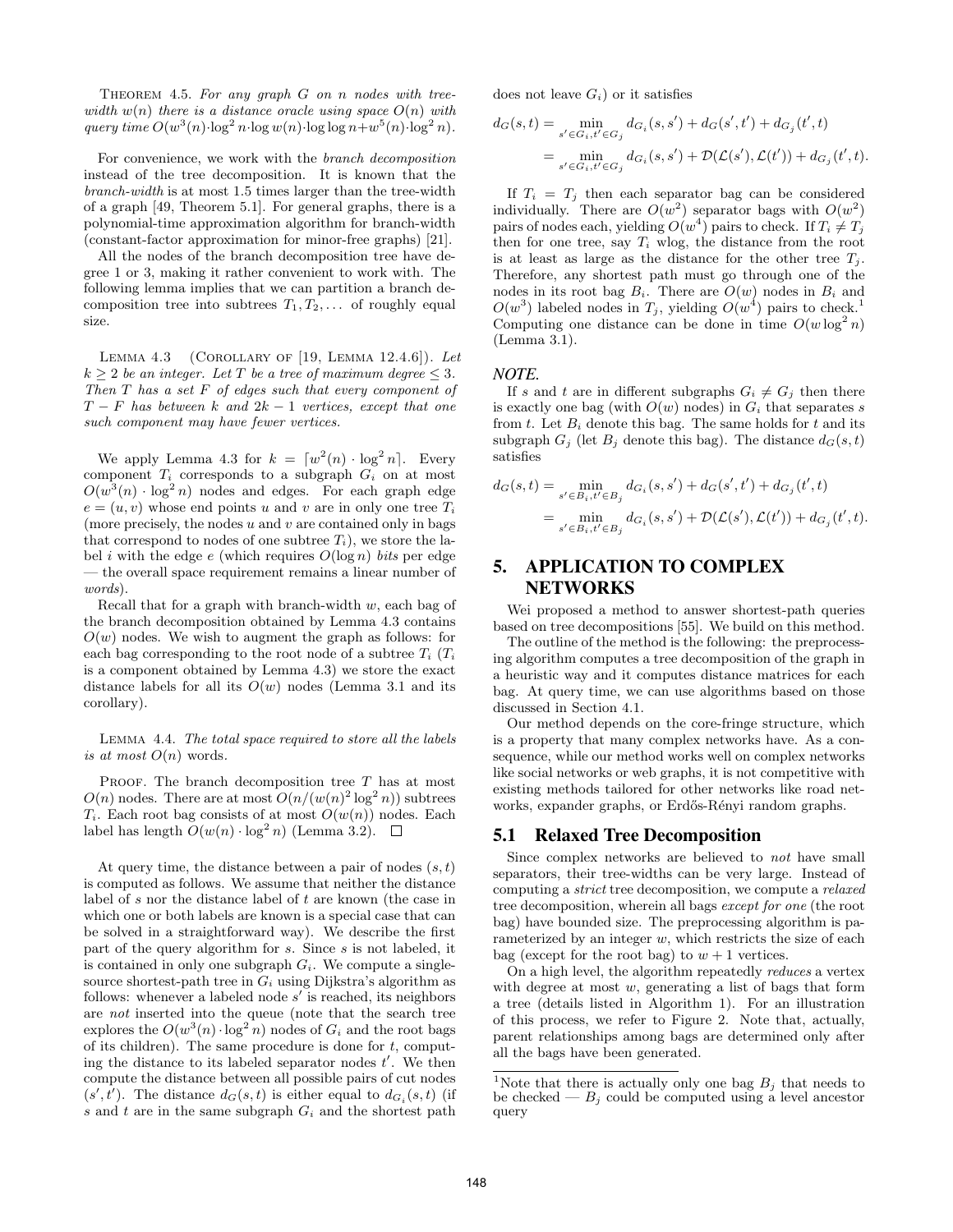

from the original graph. Vertex 3 is reduced first.

reduced and the next one to be reduced is vertex 0.

duced and the next one to be reduced is vertex 4.

duced and the next of one to be reduced is vertex 5.

(e) Vertex 5 was reduced and the process is complete.

3) 4)

9 10

Figure 2: Illustration of the computation of a relaxed tree decomposition.

| <b>Algorithm 1</b> Compute a relaxed tree decomposition            |
|--------------------------------------------------------------------|
| 1: <b>procedure</b> DECOMPOSEGRAPH $(G, w)$                        |
| $X \leftarrow \text{empty list}$<br>2:                             |
| for $d=0$ to w do<br>3:                                            |
| while $\exists v \in V(G)$ such that $deg(v) \leq d$ do<br>4:      |
| $\triangledown$ generate a new bag $B_v$<br>5:                     |
| $G, B_v \leftarrow \text{REDUCEVERTEX}(G, v)$<br>6:                |
| 7:<br>append $B_n$ to list X                                       |
| end while<br>8:                                                    |
| end for<br>9:                                                      |
| 10:<br>$\triangledown$ construct root bag with remaining vertices  |
| $R \leftarrow V(G)$<br>11:                                         |
| append R to list X<br>12:                                          |
| $T \leftarrow \text{CONTRUCTTREE}(X)$<br>13:                       |
| $\mathscr{X} \leftarrow \{X_i \mid i = 1, 2, \cdots,  X \}$<br>14: |
| return $(T, \mathscr{X})$<br>15:                                   |
| 16: end procedure                                                  |

The reduction of a vertex  $v$  (method REDUCEVERTEX) consists of three steps. First, we create a new bag *B* including *v* and all its neighbors (note that, to ensure that  $|B| \leq w + 1$ , only nodes *v* with degree deg(*v*)  $\leq w$  can be reduced). Second, we change the graph *G* by removing the nodes *u* whose neighborhood is completely contained in *B*, i.e.,  $N_G(u) \subseteq B$  (note that *v* is always removed from *G*). Third, we add a clique among those vertices in *B* that are still in *G* (to ensure that we can eventually compile a valid tree decomposition).

Note that this reduction process is different from the original process in [55] as follows. Our reduction process prevents the creation of redundant bags (see Figure 3) by removing not only vertex *v* but all vertices *u* with neighborhood  $N_G(u)$ completely in *B*.

After reducing all the vertices with degree less than or equal to  $w$ , we create a bag with all the remaining vertices, which can be very large. Then we construct the tree of the tree decomposition from the list of bags. We can always obtain a valid tree decomposition since all the neighbors of a reduced node are connected by a clique.

As the bags generated by a node reduction have size at most  $w + 1$ , all the bags other than the last bag have size at most  $w + 1$ . Therefore, the tree decomposition has *relaxed* width *w*. We call the last bag the *root bag*, and we consider the tree of the tree decomposition as rooted at this root bag.





(a) Part of a tree decomposition with an unnecessary bag (the yellow bag including vertex 1, 2, and 3, which is a subset of the green bag below).

(b) Part of a tree decomposition without the unnecessary bag.

Figure 3: An example of removal of unnecessary bags.

Assuming adjacency lists are managed in hash tables and operations on edges can be done in  $O(1)$  time, each reduction takes  $O(w^2)$  time. We can find the parent of every bag in *O*(*bw*) time. In total, we can compute relaxed tree decompositions in  $O(n + bw^2)$  time. In our experiments, we found that computing the decomposition tree is much faster since a large fraction of the reduced vertices has very low degrees (most networks we experiment with have many vertices with low degree).

## 5.2 Exact Distance Queries

As we described before, to answer distance queries with algorithms discussed in Section 4.1, in addition to a tree decomposition we have to precompute distance matrices for each bag (*local distance*). One simple way originally used is to compute them on the original graph after we get the tree decomposition. We propose a new and more efficient algorithm.

#### *5.2.1 Tree Decomposition and Local Distances*

During the computation of a tree decomposition described in Section 5.1, many edges are removed from and added to the graph. Therefore, the number of the edges varies. In our experiments on real-world complex networks, during the computation of a tree decomposition usually the number of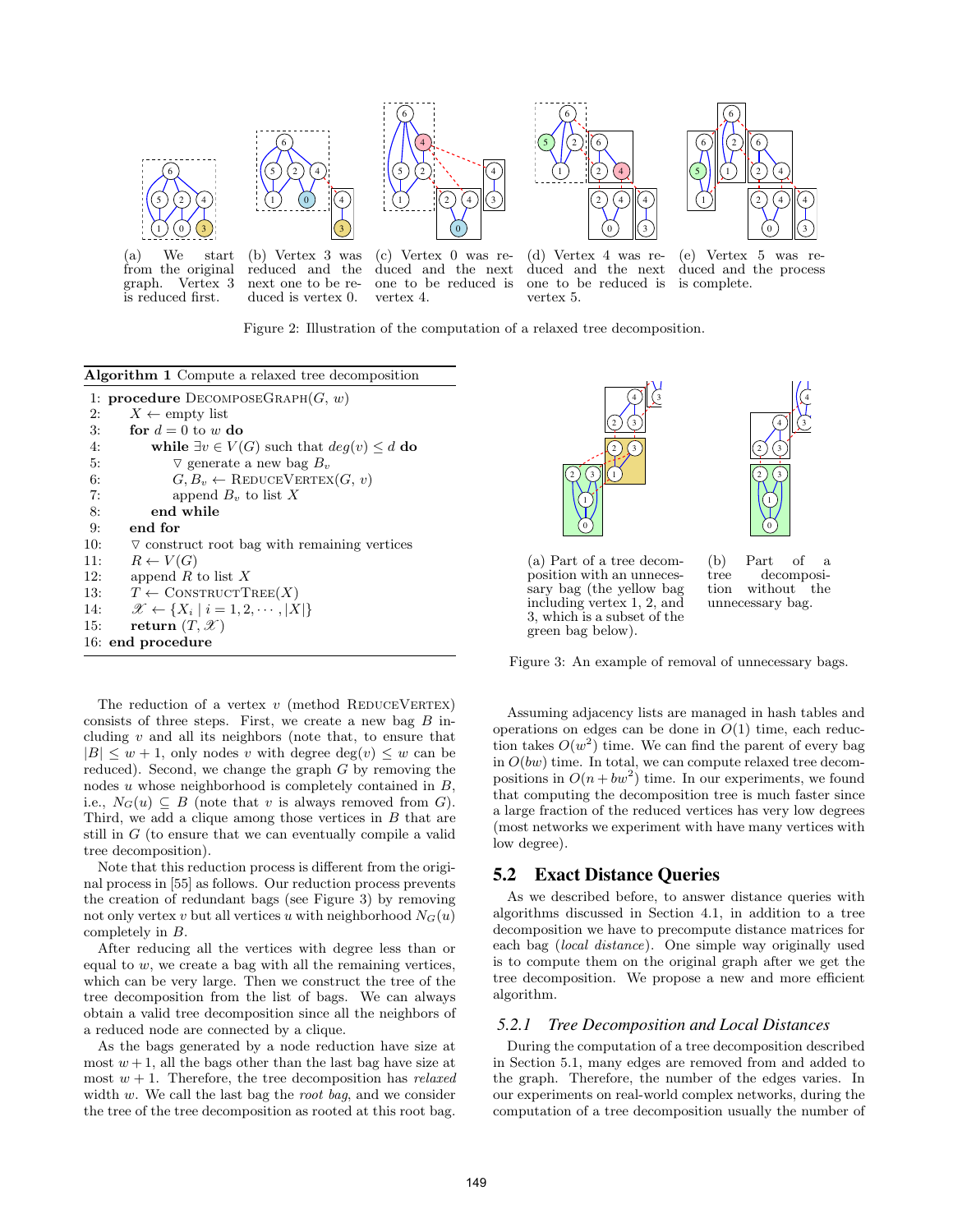edges decreases at first, and then it begins to increase.

The number of the edges decreases initially, and the number of edges dominates the running time of the shortest path computation. These facts motivate us to compute shortest paths on the graphs with the decreased number of edges. We store the graph with the minimum number of edges at this time and compute local shortest paths on it.

The above change of the algorithm requires us to treat the graph as weighted even if the original graph is unweighted. For example, suppose that we add an edge (*y, z*) to reduce vertex *v*. If we treat the graph as unweighted, then the distance between *y* and *z* becomes 1 and we cannot compute correct local shortest paths on the reduced graph. Therefore we must manage the weight of edges. Let  $c(y, z)$  denote the weight of edge  $(y, z)$ . When we add an edge  $(y, z)$  to reduce vertex *v*, we set  $c(y, z)$  as  $c(y, v) + c(v, z)$ .

When a vertex is being deleted, we compute distances from this vertex to all the other vertices in the bag. At that point we do not care about other pairs in the bag because we make the remaining vertices a clique and they will be in the same bag when one of these vertices is deleted.

#### *5.2.2 Storing Graphs*

We want to store the graph with the minimum number of edges. However, repeatedly stroing copies of the entires graph is expensive. One way to avoid these copies is to represent graphs using persistent data structures.

We propose a simpler method. Since the bottleneck is the computation of local shortest paths, We can afford to once compute the tree decomposition without local shortest paths in order to evaluate when the number of edges is minimized. After this stage, we run the actual preprocessing algorithm. First, we compute shortest paths on the current reduced graph, then we copy the graph when the number of edges is minimum, and after that we compute shortest paths on the stored graph.

#### *5.2.3 Computing Distance Matrices*

Now that the graph is weighted, we can no longer use breadth-first search. One simple way is to use algorithms such as Dijkstra's algorithm with a priority queue like a binary heap instead.

However, there is a faster way using normal queues. Since weights are integral and the diameter of the graph is bounded by the number of vertices (and often very small because of the small-world property of complex networks), we can prepare different queues for vertices with different distance from the source vertex. We can conduct Dijkstra's algorithm using these queues as one priority queue, without the cost of heap operations.

We also found it is important for efficiency to stop Dijkstra's algorithm when all the distances to the target vertices are computed even if the queue is not empty at that time. The idea to stop Dijkstra's algorithm is quite simple and natural, but it significantly improves the performance. This is due to the fact that vertices in the same bag are often located near each other in the original graph.

Let *m* be the number of edges and let *n* be the number of vertices. Using the implementation specified above, Dijkstra's algorithm runs in *O*(*m*) time and therefore the time complexity for all the distance computations is  $O(nm)$ . In total, adding  $O(n + bw^2)$  time for graph reduction and  $O(bw)$  time for computing parents of every bag, the time

complexity of the preprocessing algorithm is  $O(nm + bw^2)$ , and the distance computation is the bottleneck. In practice, Dijkstra's algorithm rarely takes  $O(m)$  time and runs much faster, and the total precomputation time is also much faster than the worst-case time complexity.

#### *5.2.4 Adapting Query Algorithms to Relaxed Tree Decompositions*

The tree decomposition has *relaxed* width *w*. The size of the root bag can be much larger than *w*. Let the root bag be *R*. The algorithms discussed in Section 4.1 require  $O(|R|^2)$  time when the lowest common ancestor is the root bag, which can be particularly slow whenever  $|R|$  is really large.

However, we can modify the algorithms to eliminate *|R|* from the time complexity with a bit of careful case analysis. The key point is to utilize the fact that the large bag *R* lies only at the root of the tree. If the lowest common ancestor is not the root bag, then it does not matter. If the lowest common ancestor is the root bag, then we consider the following three cases:

- 1. **Both** *x* **and** *y* **are in** *R***.** This case is the easiest one. The answer  $d_G(x, y)$  is in the precomputed data.
- 2. **Either** *x* **or** *y* **is in** *R***.** Without loss of generality, we suppose  $x \notin R$  and  $y \in R$ . Let X be the bag that is the direct child of the root on the simple path from the starting bag including *x*. Computing the distance from  $x$  to all the vertices in  $R$  using equation 1 takes  $O(w |R|)$  time, which should be avoided. Because every path from *x* to *y* passes through a vertex in  $X \cap R$ , we can directly compute the distance using the following equation from the distance from *x* to the vertices in *X* in  $O(w)$  time.

$$
d_G(x,y) = \min_{v \in X \cap R} \{d_G(x,v) + d_G(v,y)\}.
$$

Note that  $d_G(x, v)$  is the distance from x to the vertices in *X*, which can be computed in the normal way, and  $d_G(v, y)$  is in the precomputed data because both are in *R*.

3. **Neither** *x* **nor** *y* **are in** *R***.** This case can be also processed by using a similar idea for the previous case. Let  $X_1$  and  $X_2$  be the two bags that are direct children of the root on the simple paths from the bags including *x* or *y*, respectively. We can compute the distance using the following equation in  $O(w^2)$  time.

$$
d_G(x,y) = \min_{u \in X_1 \cap R, v \in X_2 \cap R} \left\{ d_G(x,u) + d_G(u,v) + d_G(v,y) \right\}.
$$

The time complexity becomes the same as those for graphs with tree-width *w*. For example, if we use the first basic query answering algorithm then we can answer queries in  $O(w^2h)$  time, where *w* is not the tree-width but the parameter we supply to the heuristic tree-decomposition algorithm. Although we managed to eliminate  $|R|$  from the query time, the size of *R* has a high impact on the preprocessing time and, in particular, on the space requirements, since the index contains shortest-path distances among  $O(|R|^2)$  pairs of vertices. Hence there is a trade-off between query time and the preprocessed data size. If we set *w* smaller, *|R|* gets larger and the preprocessed data size also gets larger. If we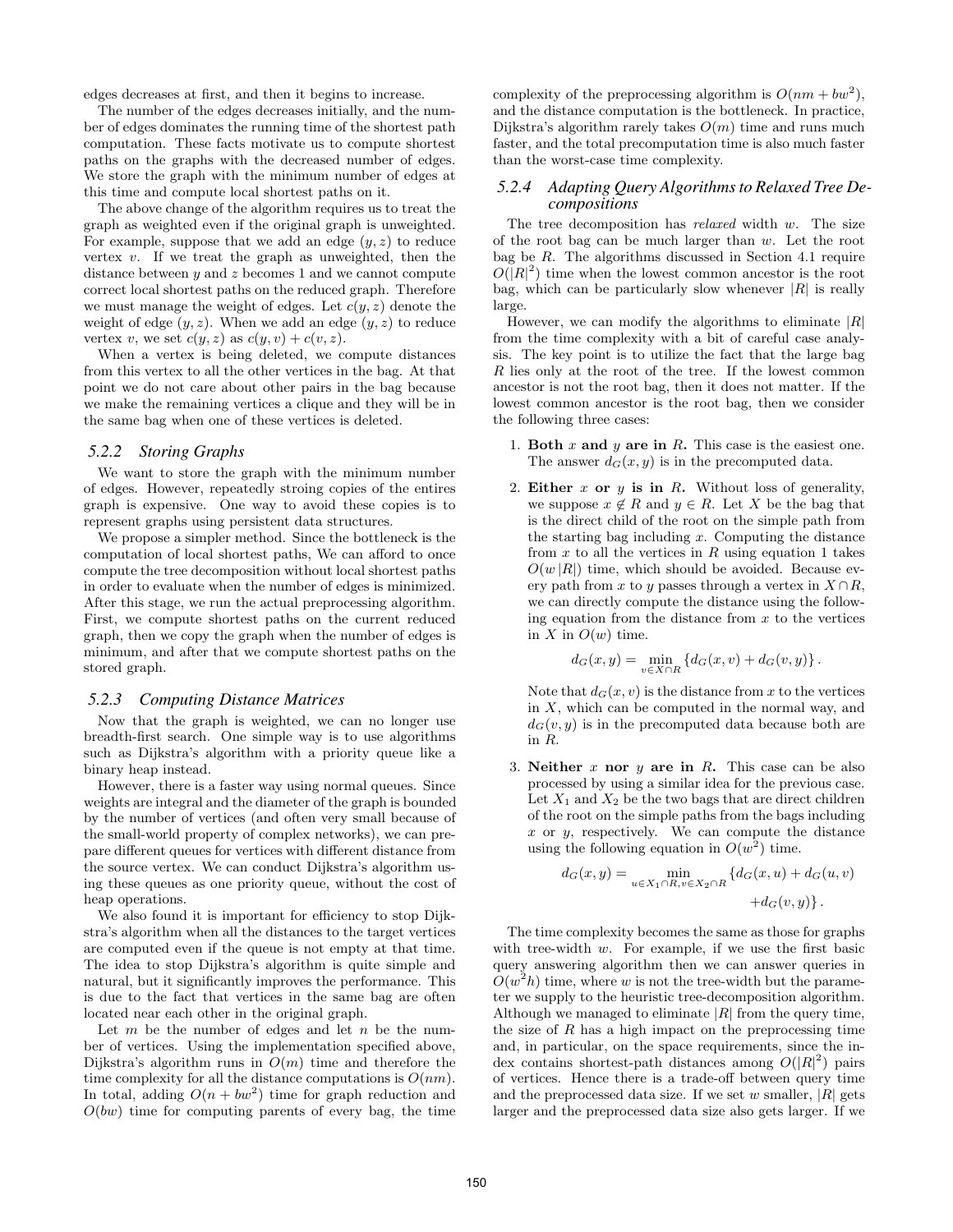set *w* larger, *h* also gets larger and the query time may be longer.

## 5.3 Hybrid with Approximate Methods

#### *5.3.1 General Framework*

In the exact method discussed in Section 5.2, we precompute and store the distances among  $O(|R|^2)$  pairs of vertices, where  $R$  is the root bag. When processing larger complex networks, this can be a severe bottleneck, because larger complex networks tend to have larger cores and it may be impossible to reduce the size of the root bag even for large *w*. To cope with that, we devise hybrid methods combining existing methods.

We may use any distance querying method. Whenever we require a value at the distance matrix for the root bag, we ask a query instead. For example, if we use the basic query answering algorithm based on the algorithm discussed in Section 4.1.1, we can answer queries in  $O(w^2h + w^2Q)$  time, where *Q* is the query time of the method applied to the root bag.

#### *5.3.2 Hybrid with Landmark-Based Methods*

We elaborate on a hybrid method with the approximate method based on landmarks [50, 34, 54, 43], mainly for the following two reasons:

- 1. despite being very simple and elegant, the method works very well on large complex networks, and
- 2. we can specialize the query algorithm of the method to answer the original queries more efficiently than the general framework specified above.

Combining the landmark-based method with our method, we can improve the accuracy and space efficiency of the method as described in the experimental results (see Section 6.3).

Landmark-based methods work as follows. Given a graph *G*, first we select a set of vertices *D* as landmarks, then we precompute the distances from each landmark  $u \in D$  to every vertex. To answer queries, we utilize one of the triangle inequalities

$$
d_G(s,t) \le d_G(s,u) + d_G(u,t),
$$

where *s, t* are vertices, *u* is a landmark, and  $d_G(s, t)$  is the distance between *s* and *t*. We compute the estimated distance  $\tilde{d}_G(s,t)$  using the upper bound

$$
\tilde d_G(s,t)=\min_{u\in D}\{d_G(s,u)+d_G(u,t)\},
$$

where  $d_G(s, u)$  and  $d_G(u, t)$  are precomputed distances.

The strategy of selecting landmarks is important for the precision. Theoretical bounds were proven for random landmark selection [34] and several strategies, which are significantly better than the random selection, are discussed in [43]. One of the strategies, called *Degree*, chooses the vertices with the highest degrees as landmarks. Despite being simple and easy to implement, this selection strategy is competitive with the best methods known. We choose the vertices according to their degrees in the original graph before the reduction, because the degree changes by reductions and we may miss the important vertices if we use the degree after all the reductions.

As stated above, we can specialize the query algorithm of the landmark-based methods for this hybrid method. We can formulate the problem to be solved in the root bag as the following: given two vertices  $x$  and  $y$  and two sets of vertices *S* and *T*, let  $d_G(x, s)$  for all  $s \in S$  and  $d_G(t, y)$  for all  $t \in T$ be already computed, compute the best pair  $(s, t) \in S \times T$ minimizing  $d_G(x, s) + d_G(s, t) + d_G(t, y)$ . *x* and *y* correspond to the endpoints of the original query, *S* and *T* correspond to the vertices in the two bags that are direct children of the root on the simple paths from the bags containing *x* or *y*.

If we answer this problem by querying  $|S| \cdot |T|$  pairs the time complexity for the root bag is  $O(|S| \cdot |T| \cdot |D|)$ . However, we can answer queries in  $O((|S| + |T|)|D|)$  time by using the equation

$$
\min_{s \in S, t \in T} \left\{ d_G(x, s) + \tilde{d}_G(s, t) + d_G(t, y) \right\}
$$
\n
$$
= \min_{s \in S, t \in T} \left\{ d_G(x, s) + \min_{v \in D} \{ d_G(s, v) + d_G(v, t) \} + d_G(t, y) \right\}
$$
\n
$$
= \min_{v \in D} \left\{ \min_{s \in S} \{ d_G(x, s) + d_G(s, v) \} + \min_{t \in T} \{ d_G(v, t) + d_G(t, y) \} \right\}.
$$

In total, because the size of *S* and *T* is at most *w*, we can answer the original queries in  $O(w^2h + w|D|)$  time if we use the first query answering algorithm, and in  $O(w^2\sqrt{h} +$  $w |D|$  or  $O(w^2 \log h + w |D|)$  time if we use the improved algorithms.

#### 6. EXPERIMENTAL EVALUATION

We implemented our methods in C++ using STL and the Boost C++ Libraries. The experiments were conducted on a Linux server with Intel Xeon X5670 (2.93 GHz) and 24GB of main memory. All graphs are treated as undirected unweighted graphs. Since the running time of a shortestpath query is often dominated by the time required to output the actual path, we focus on shortest-path *distance* queries (it is standard in this line of work to compare distance query times).

We conducted experiments on the real-world networks specified in Table 1. Erdős [56], E-mail [37], WikiTalk [35], Flickr [38] and LiveJournal [4] are social networks. InternetAS [56] and Skitter [36] are computer networks. Homo [56] is a biological network. IndianWeb [8, 7] is a web graph.

We used the five relatively smaller datasets with up to millions of vertices and edges (Erdős, Homo, InternetAS, Email and WikiTalk) for the preliminary experiments of tree decomposition and for an evaluation of the exact method. We used the other four larger datasets with millions of vertices and tens of millions of edges (Skitter, IndianWeb, Flickr and LiveJournal) for an evaluation of the hybrid approximation method, because it has better scalability than the exact method.

#### 6.1 Tree Decomposition

We evaluate the transition of the number of vertices, number of edges and diameter of the root bags (*R*) against the *relaxed* tree-width (*w*).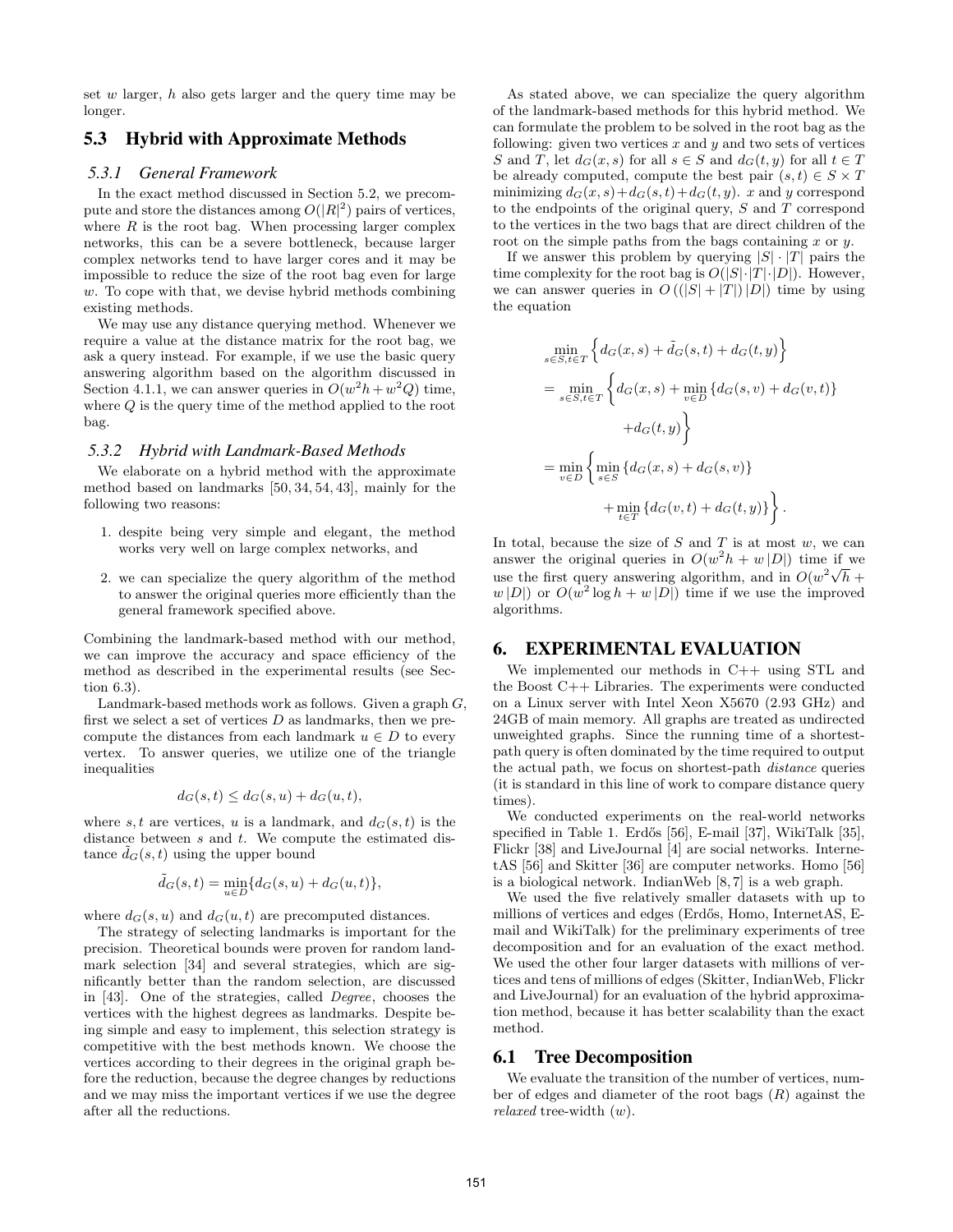

Figure 4: Statistics of the root bags against width parameter *w*.

Table 1: Datasets.

| Dataset     | Vertices  | Edges      | Type               |
|-------------|-----------|------------|--------------------|
| Erdős       | 6,927     | 11,850     | Social network     |
| Homo        | 7.020     | 19,811     | Biological network |
| InternetAS  | 22,442    | 45,550     | Computer network   |
| E-mail      | 265,214   | 365,025    | Social network     |
| WikiTalk    | 2,394,385 | 4,659,565  | Social network     |
| Skitter     | 1,696,415 | 11,095,298 | Computer network   |
| IndianWeb   | 1,382,908 | 16,917,053 | Web graph          |
| Flickr      | 1,846,198 | 22,613,981 | Social network     |
| LiveJournal | 4,847,571 | 68,993,773 | Social network     |

**Number of Vertices:** We start with evaluating the number of the vertices in the root bags against *w* (Figure 4a). At first, *|R|* decreases quickly because there are many vertices with low degree. However, after that, *|R|* stops decreasing so rapidly and it continues to decrease very slowly.

**Number of Edges:** Next, we evaluate the number of edges in the root bags (Figure 4b). At first, the number of edges also decreases but next it starts to increase and it continues increasing. It is because when we reduce a vertex with degree  $d$  we add up to  $d^2$  edges, therefore if we reduce vertices with lower degree then we do not add many edges but when we reduce those with higher degree then several edges are added.

**Diameter:** Finally, we evaluate the diameter of the root bag with respect to the width parameter *w* (Figure 4c). The diameter is of particular interest for our hybrid method, since the error of many approximation methods depends directly on the diameter. We can confirm that the diameter decreases with the reduction. This can be good for the hybrid framework with approximation methods, because the error is bounded by the diameter of the root bag.

## 6.2 Exact Method

We implemented the exact distance query answering method with our new preprocessing algorithm described in Section 5 *√* and our new  $O(w^2 \sqrt{h})$  time query answering algorithm described in Section 4.1.2. We compare the result with two existing exact methods: the previous tree-decompositionbased method (TEDI) [55] and the method exploiting symmetry (SYMM) [56]. The experiments of TEDI were also conducted on the same environment specified above using the implementation of the author of the original paper. The result of SYMM was taken from the paper [56] and therefore the comparison between SYMM and other methods is not completely fair because of the difference of environments. SYMM was implemented in C++ and the experiments were conducted on a Windows server with an Intel Pentium 2.0GHz CPU and 2GB of main memory.

Statistics of the tree decompositions that were computed in the preprocessing are shown in Table 2. We chose the value of *w* empirically to achieve a good tradeoff between the preprocessing time and the size of the preprocessed data. We used the same value of *w* for TEDI.

**Preprocessing Time:** First, we compare the preprocessing times (Table 3). Our algorithm works faster than previous methods, especially for larger graphs. Our method preprocess the WikiTalk dataset in about 2,500 seconds, while the previous tree decomposition based method took about 60,000 seconds.

**Preprocessed Data Size:** Next, we compare the sizes of preprocessed data (Table 4). Because we improved the vertex reduction rule to decrease the number of bags, the size may be smaller than the original method. On the other hand, because we store additional information for the improved query answering algorithm, the size may also be a little larger than the original method.

**Query Time:** Finally, we compare the average query answering times for random pairs of vertices (Table 5). The number of pairs we used was 10,000 for our method and TEDI and 1,000 for BFS. It shows that the query time is improved not only theoretically but also empirically.

# 6.3 Hybrid Approximate Method

We implemented the hybrid method with the landmark based method [43] as described in Section 5.3.2 with  $O(w^2 h +$  $|D|w$  time query answering algorithm where *D* is the set of landmarks. For the width parameter *w*, we chose  $w = 20$ based on our experiments (Figure 4), which indicate that, for all the networks we consider, the root bag is substantially smaller than the initial graph at  $w = 20$ . We used three hundred landmarks and the degree strategy for landmark selection. The statistics of the tree decompositions that were computed in the preprocess are shown in Table 6.

**Preprocessed Data Size:** First, we compare the numbers of pairs whose distance was stored in the preprocessed data and the sizes of the preprocessed data (Table 7). The number of the stored distance values significantly decreases to about 10% to 30% when we use the hybrid method, show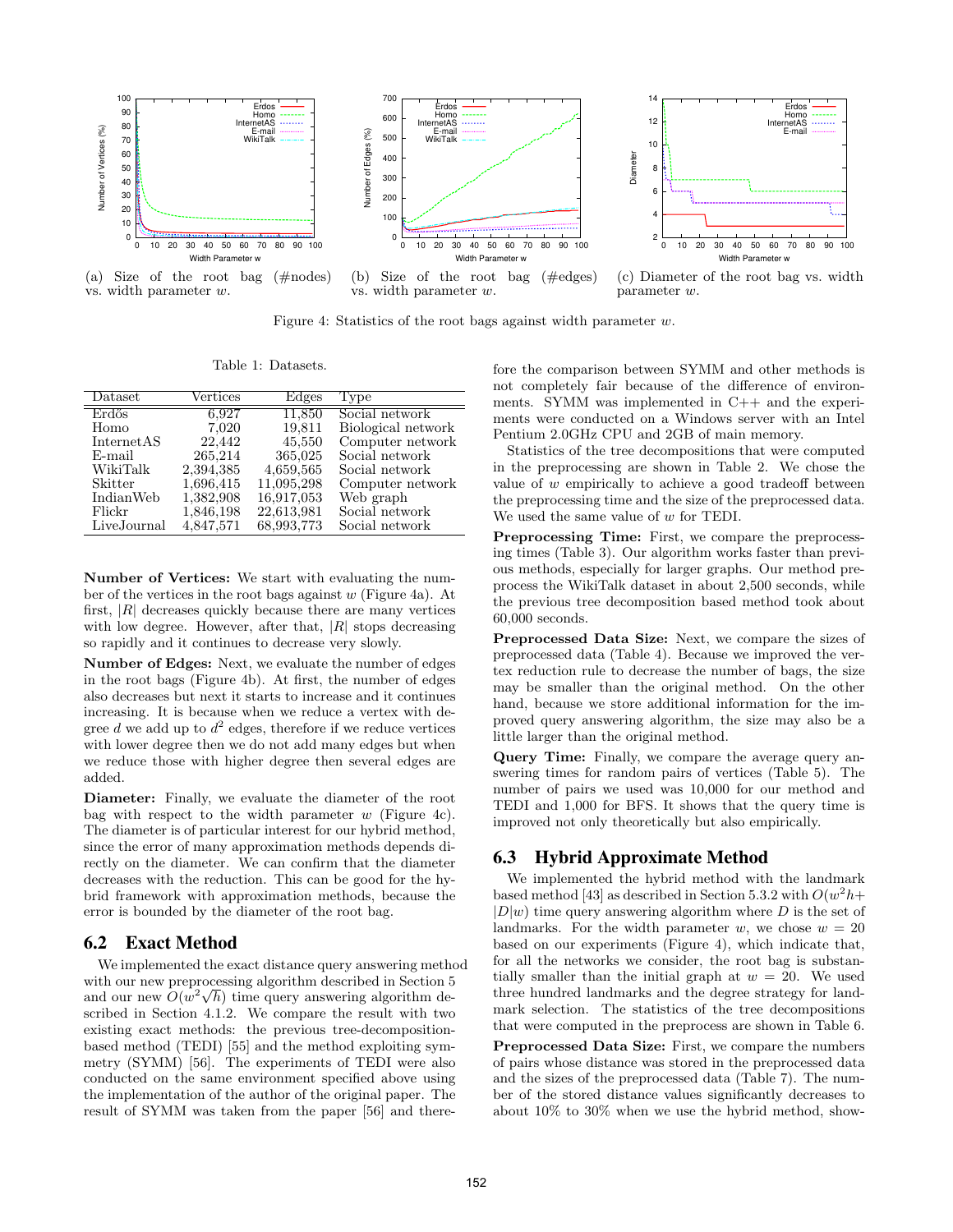ing the potential of this hybrid method. The total size of the preprocessed data also decreases, but, it decreases to at most about half. It is because the amount of the information other than distance increases.

**Preprocessing Time and Query Time:** Next, we compare the preprocessing times and the average query times for 1,000 random pairs of vertices (Table 8). Compared to a standard landmark-based method, both preprocessing and query times increase, but they remain manageable.

**Accuracy:** Finally, we compare the accuracy. First, we compare the average relative errors for 1,000 random pairs of vertices (Table 10). We calculate the relative error dividing the absolute error by the actual distance. The average accuracy does not improve.

Second, we compare the average relative error for 1,000 random pairs of vertices with small distance of one, two, three, and four (Table 11). We observe that the accuracy improves. When using the hybrid method for close pairs, the paths may not pass through the root bag and we can compute the distance exactly. For some applications like social search, queries about close pairs of vertices can be more important than those for far pairs and this improvement can be helpful.

Compared to the original method, our hybrid method is more accurate and uses much less space, while maintaining the fast query time performance. Overall, the hybrid method provides an improved tradeoff between index size (space) and query time.

#### 7. REFERENCES

- [1] W. Aiello, F. R. K. Chung, and L. Lu. A random graph model for massive graphs. In *STOC*, 2000.
- [2] N. Alon and B. Schieber. Optimal preprocessing for answering on-line product queries. Technical Report 71/87, Tel Aviv University, 1987.
- [3] S. Arnborg and A. Proskurowski. Linear time algorithms for NP-hard problems restricted to partial *k*-trees. *Discrete Applied Mathematics*, 23(1):11–24, 1989.
- [4] L. Backstrom, D. Huttenlocher, J. Kleinberg, and X. Lan. Group formation in large social networks: membership, growth, and evolution. In *KDD*, 2006.
- [5] H. Bast, S. Funke, P. Sanders, and D. Schultes. Fast routing in road networks with transit nodes. *Science*, 316(5824):566, 2007.
- [6] S. Boccaletti, V. Latora, Y. Moreno, M. Chavez, and D. Hwang. Complex networks: Structure and dynamics. *Physics reports*, 424(4-5):175–308, 2006.
- [7] P. Boldi, M. Rosa, M. Santini, and S. Vigna. Layered Label Propagation: A MultiResolution Coordinate-Free Ordering for Compressing Social Networks. In *WWW*, 2011.
- [8] P. Boldi and S. Vigna. The webgraph framework I: compression techniques. In *WWW*, 2004.
- [9] B. Bollobás and O. Riordan. Robustness and vulnerability of scale-free random graphs. *Internet Mathematics*, 1, 2003.
- [10] J. Bourgain. On lipschitz embedding of finite metric spaces in Hilbert space. *Israel Journal of Mathematics*, 52(1-2):46–52, 1985.
- [11] A. Brady and L. Cowen. Compact routing on power law graphs with additive stretch. In *ALENEX*, 2006.
- [12] D. S. Callaway, M. E. J. Newman, S. H. Strogatz, and D. J. Watts. Network robustness and fragility: Percolation on random graphs. *Physical Review Letters*, 85:5468–5471, 2000.
- [13] S. Chaudhuri and C. Zaroliagis. Shortest paths in digraphs of small treewidth. Part I: Sequential algorithms. *Algorithmica*, 27(3):212–226, 2000.
- [14] W. Chen, C. Sommer, S.-H. Teng, and Y. Wang. Compact routing in power-law graphs. In *DISC*, 2009.
- [15] J. Cheng and J. X. Yu. On-line exact shortest distance query processing. In *EDBT*, 2009.
- [16] E. Cohen, E. Halperin, H. Kaplan, and U. Zwick. Reachability and distance queries via 2-hop labels. In *SODA*, 2002.
- [17] A. Das Sarma, S. Gollapudi, M. Najork, and R. Panigrahy. A sketch-based distance oracle for web-scale graphs. In *WSDM*, 2010.
- [18] D. Delling, P. Sanders, D. Schultes, and D. Wagner. Engineering route planning algorithms. In *Algorithmics of Large and Complex Networks - Design, Analysis, and Simulation*, pages 117–139, 2009.
- [19] R. Diestel. *Graph Theory*. Springer, August 2005.
- [20] A. Farzan and S. Kamali. Compact navigation and distance oracles for graphs with small treewidth. In *ICALP*, 2011.
- [21] U. Feige, M. T. Hajiaghayi, and J. R. Lee. Improved approximation algorithms for minimum weight vertex separators. *SIAM J. Comput.*, 38(2):629–657, 2008.
- [22] A. D. Flaxman, A. M. Frieze, and J. Vera. Adversarial deletion in a scale free random graph process. In *SODA*, 2005.
- [23] L. Fu, D.-H. Sun, and L. R. Rilett. Heuristic shortest path algorithms for transportation applications: State of the art. *Computers & Operations Research*, 33(11):3324–3343, 2006.
- [24] C. Gavoille, D. Peleg, S. Pérennes, and R. Raz. Distance labeling in graphs. *J. Algorithms*, 53(1):85–112, 2004.
- [25] R. Geisberger, P. Sanders, D. Schultes, and D. Delling. Contraction hierarchies: Faster and simpler hierarchical routing in road networks. In *WEA*, 2008.
- [26] A. V. Goldberg. Point-to-point shortest path algorithms with preprocessing. In *SOFSEM*, 2007.
- [27] A. V. Goldberg and C. Harrelson. Computing the shortest path: A\* search meets graph theory. In *SODA*, 2005.
- [28] A. Gubichev, S. J. Bedathur, S. Seufert, and G. Weikum. Fast and accurate estimation of shortest paths in large graphs. In *CIKM*, 2010.
- [29] R. Halin. S-functions for graphs. *Journal of Geometry*, 8(1-2):171–186, 1976.
- [30] H. He, H. Wang, J. Yang, and P. S. Yu. Blinks: ranked keyword searches on graphs. In *SIGMOD*, 2007.
- [31] S. Honiden, M. E. Houle, C. Sommer, and M. Wolff. Approximate shortest path queries in graphs using Voronoi duals. *Transactions on Computational Science*, 9:28–53, 2010.
- [32] N. Jing, Y.-W. Huang, and E. A. Rundensteiner. Hierarchical optimization of optimal path finding for transportation applications. In *CIKM*, 1996.
- [33] D. Kempe, J. Kleinberg, and E. Tardos. Maximizing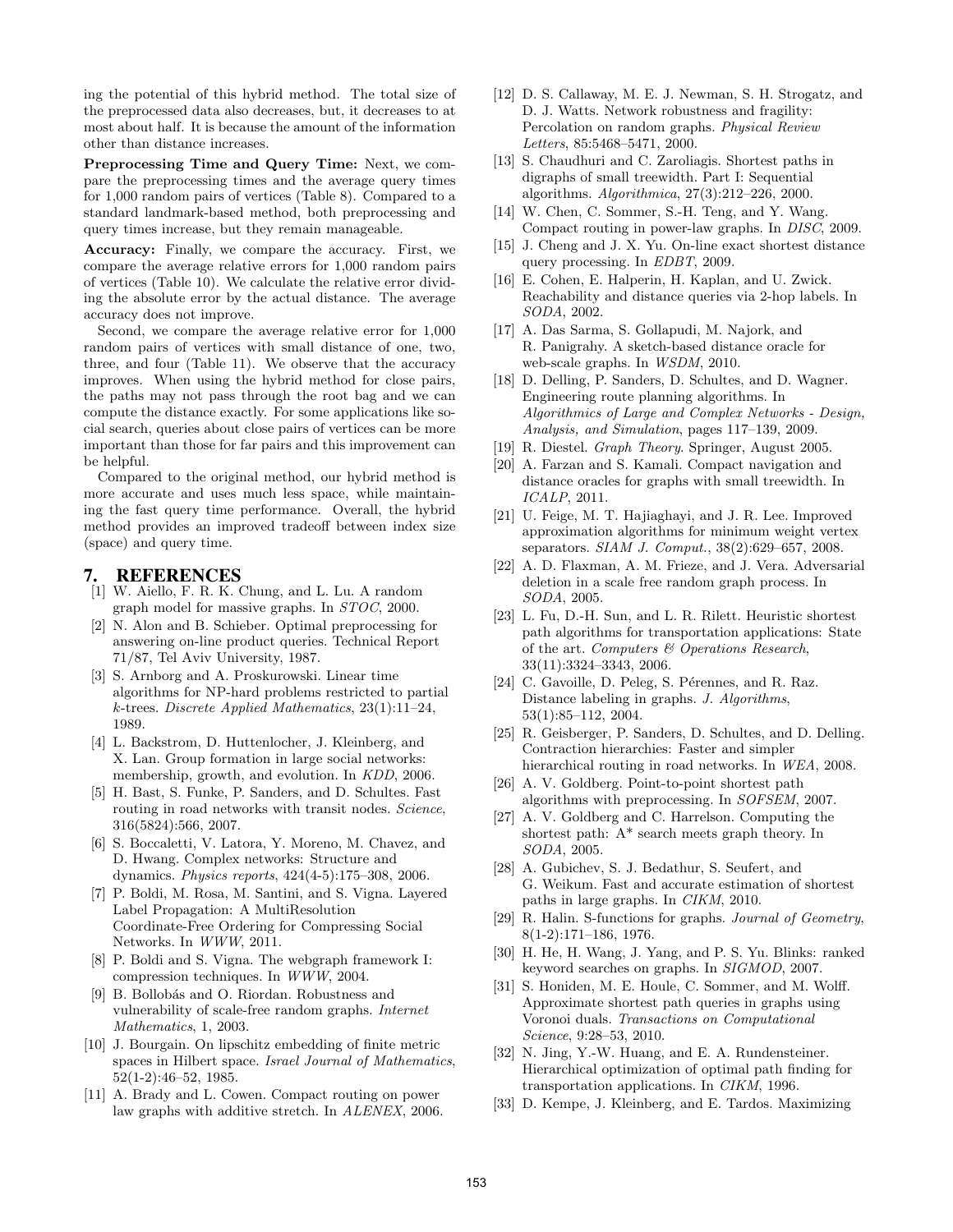Table 2: Statistics of the tree decompositions for the exact method.

| Dataset    | $\overline{w}$ |        |           |    |
|------------|----------------|--------|-----------|----|
| Erdős      |                | 446    | 6,479     |    |
| Homo       | 15             | 1,276  | 5,691     |    |
| InternetAS | 13             | 732    | 21,682    | 9  |
| $E$ -mail  | 40             | 1,445  | 248,103   | 10 |
| WikiTalk   | 100            | 16.457 | 2,375,001 | 9  |

Table 3: Preprocessing times of the exact methods (sec). Our preprocessing algorithm scales better.

| $\text{Dataset}$ | Ours    | [55]<br>TEDI | SYMM    |
|------------------|---------|--------------|---------|
| Erdős            | 1.2     | 0.6          | 90.5    |
| Homo             | 3.0     | 2.8          | 54.0    |
| InternetAS       | 1.3     | 5.4          | 1,709.6 |
| $E$ -mail        | 9.0     | 237.6        |         |
| WikiTalk         | 2,473.4 | 57.072.1     |         |

Table 4: Preprocessed data sizes of the exact methods (MB). Our space requirements scale better.

| $\mathrm{D} \mathrm{at } \mathrm{as } \mathrm{et }$ | Jurs  | TED.   |       |
|-----------------------------------------------------|-------|--------|-------|
| Erdős                                               |       | ה ו    | 2.3   |
| Homo                                                | 1.8   | 6.9    | 32.6  |
| InternetAS                                          | 3.0   | 1.7    | 744.1 |
| $E$ -mail                                           | 25.7  | 58.0   |       |
| WikiTalk                                            | 416.1 | 3647.2 |       |

Table 5: Query times of the exact methods (*µ*s). Our query times are consistently faster, despite smaller index sizes.

| Dataset    | Ours | <b>TEDI</b> [55] | BES                 |
|------------|------|------------------|---------------------|
| Erdős      | 0.48 | 0.68             | $2.1 \times 10^{2}$ |
| Homo       | 0.63 | 1.80             | $2.9 \times 10^{2}$ |
| InternetAS | 0.81 | 1.43             | $7.2 \times 10^{2}$ |
| $E$ -mail  | 0.46 | 1.45             | $1.0 \times 10^{4}$ |
| WikiTalk   | 0.79 | 2.48             | $2.3 \times 10^{5}$ |

Table 6: Statistics of the tree decompositions for the hybrid method.

| Dataset     | ĸı        | V FF      |     |
|-------------|-----------|-----------|-----|
| Skitter     | 256,665   | 1,414,950 | 21  |
| IndianWeb   | 228,292   | 1,035,324 | 204 |
| Flickr      | 190,624   | 1,608,268 | 17  |
| LiveJournal | 1,452,228 | 3.314.977 | 24  |

Table 8: Preprocessing times of the hybrid method and the original landmark-based method (sec).

| Dataset     | Hybrid | Original |
|-------------|--------|----------|
| Skitter     | 5,318  | 195      |
| IndianWeb   | 308    | 134      |
| Flickr      | 17,262 | 287      |
| LiveJournal | 31.793 | 1.038    |

Table 9: Query times of the hybrid method and the original landmark-based method (*µ*s).

| Dataset    |      | Hybrid Original | BF S                |
|------------|------|-----------------|---------------------|
| Skitter    | 43.2 | 1.8             | $1.8 \times 10^{5}$ |
| IndianWeb  | 50.5 | 1.7             | $9.7 \times 10^{4}$ |
| Flickr     | 20.2 | 16              | $3.0 \times 10^{5}$ |
| LieJournal | 23.7 | 18              | $9.5 \times 10^{5}$ |

Table 10: Average relative errors of the hybrid method and the original landmark-based method for totally random pairs.

| Dataset     | Hybrid | Original |
|-------------|--------|----------|
| Skitter     | 0.041  | 0.041    |
| IndianWeb   | 0.042  | 0.044    |
| Flickr      | 0.024  | 0.024    |
| LiveJournal | 0.060  | 0.060    |

Table 7: The numbers of pairs whose distance was stored in the preprocessed data and the preprocessed data sizes for the original landmark-based method and the hybrid method. We use significantly less space than the original method.

|             |               | Number of Pairs |               | Size (MB) |
|-------------|---------------|-----------------|---------------|-----------|
| Dataset     | <b>Hybrid</b> | Original        | <b>Hybrid</b> | Original  |
| Skitter     | 89,799,305    | 508,924,500     | 313           | 512       |
| IndianWeb   | 75,883,512    | 414,872,400     | 250           | 417       |
| Flickr      | 65,782,185    | 553,859,400     | 219           | 526       |
| LiveJournal | 481,819,369   | 1,454,271,300   | 923           | 1,461     |

Table 11: Average relative errors of the hybrid method and the original landmark-based method for random pairs with distance  $d$  ( $d = 1, 2, 3, 4$ ). For short distances, the distance estimates of the hybrid method are more accurate.

|             | Original |       |       |                  |       | Hybrid |       |       |
|-------------|----------|-------|-------|------------------|-------|--------|-------|-------|
| Dataset     | $d=1$    | $d=2$ | $d=3$ | $\overline{d}=4$ | $d=1$ | $d=2$  | $d=3$ | $d=4$ |
| Skitter     | 2.979    | .049  | 0.384 | 0.189            | 1.555 | 0.713  | 0.320 | 0.162 |
| IndianWeb   | 5.983    | 2.627 | 1.796 | 1.254            | 1.759 | 0.717  | 0.782 | 0.533 |
| Flickr      | 3.278    | 1.205 | 0.380 | 0.111            | 1.029 | 0.508  | 0.233 | 0.083 |
| LiveJournal | 3.744    | 1.458 | 0.661 | 0.297            | 2.718 | 1.253  | 0.623 | 0.291 |